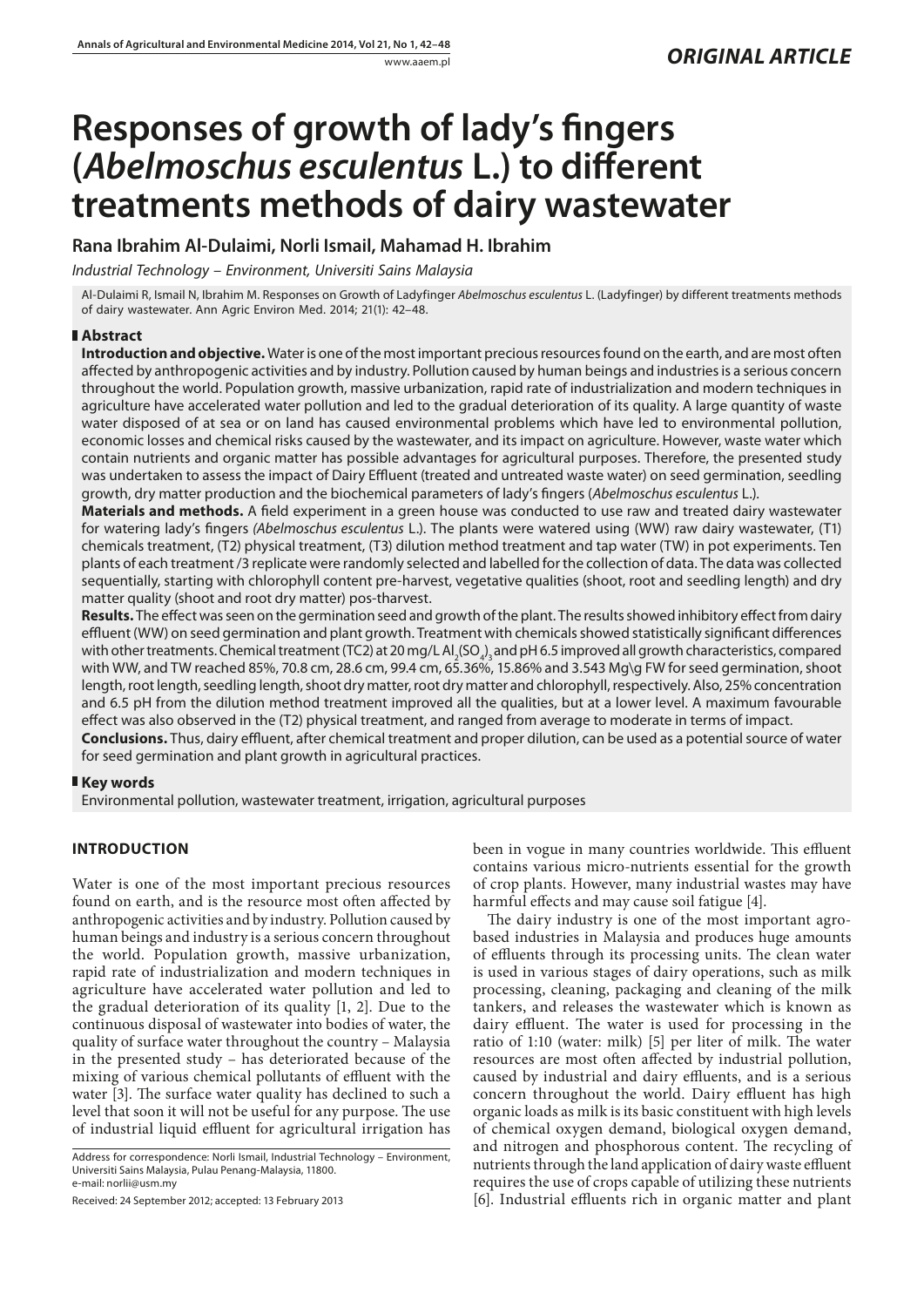nutrients are finding agricultural use as a cheaper way of their disposal.

However, before any specific wastewater can be used for the irrigation of a particular crop, a detailed scientific study and the environmental conditions need investigating because different crop species may have different tolerances to various pollutants. Seed germination and plant growth bioassays are the most common techniques used to evaluate phytotoxicity [7]. Also, because of the high cost and scarcity of chemical fertilizers, the land disposal of agricultural, municipal and industrial waste is widely practiced as a major and economic source of nutrients and organic matter for growing cereal crops [8, 9]. The use of such waste water in an irrigation system definitely provides some nutrients, not only to enhance the fertility of soil, but also to deposit toxicants that change soil properties in the long-term. The presented study was designed for screening the suitability of dairy effluent treatment for use in irrigation. The crop selected for this purpose was lady's fingers (*Abelmoschus esculentus* L.).

#### **MATERIALS AND METHOD**

**Experimental procedure.** The study was conducted in a green house at the School of Biological Science of Universiti Sains Malaysia (USM), Penang, Malaysia, between March -June 2012 to study the effect of wastewater (Dairy Effluent) on the seed germination and growth of lady's fingers (*Abelmoschus esculentus* L.). Maximum temperature during the study period varied between 28 – 32ºC.

**Sampling of raw dairy wastewater (WW).** The dairy effluent samples were collected in dry plastic containers which were rinsed with  $HNO<sub>3</sub>$  and distilled water, and then in effluent from a dairy factory in the industrial area of Bayan Lepas, Pulau Pinang, Malaysia. The combined samples of effluent were collected at the main drain pipe which connects a washing tank to the outside discharge unit.

**Characterization of dairy effluent.** The physico-chemical properties of dairy effluent samples were analyzed according to standard procedures [2]. Results given in Table 1. The dairy effluent samples were treated by using different ameliorative techniques, physical treatment, chemical coagulation, and flocculation and dilution method using different concentrations (**Tab. 1**). The treated samples were used independently to assess their effects on seed germination and other growth parameters of lady's fingers (*Abelmoschus esculentus* L.) in the green house.

#### **Treated dairy wastewater by different treatment approach**

**Chemicals treatment (T1).** The coagulation and flocculation process through Jar test (using a beaker) was used to determined the best dose of Aluminum sulfate  $\text{Al}_2(\text{SO}_4)$  and anionic polymer. The dose of selected coagulant (Alum) to each beaker (15 and 20 mg/L) and 5 mg\L Anionic polymers was added to each of six beakers during the chemical treatment test.

**Physical treatment (T2).** Filtered raw waste water was obtained by filtering the raw wastewater through 1μm and

5μm membrane filters. The samples were collected and kept in sterile containers until use.

**Dilution method (T3).** Dilution of dairy wastewater was carried out by mixing a wastewater sample with tap water as per the following description. The ratio of 1 (wastewater):3 (tap water) represents the concentrations of 25%, and the ratio of 1 (wastewater:1 (tap water) gives a concentration of 50% of diluted samples, respectively. The diluted samples were thoroughly stirred and the pH adjusted prior to use in the plant irrigation.

**pH.** The studied pH was selected based on the suitability of the pH for the plant to grow is from the range of 5.5 – 7.5. The samples were agitated for 5 min and pH adjustment (5.5, 6.5 and 7.5) of the wastewater sample carried out by using a pH meter. Samples with adjusted pH were used for each treatment (chemical, physical and dilution).

**Dairy wastewater characterization.** Wastewater samples were collected at different times in order to characterize the wastewater quality for irrigation purposes. The concentration of nutrients (N, P, and K) and metals were determined by an Atomic Absorption Spectrometer (AAS). The physicochemical parameter was also determined. Soil samples were collected at each site, composite surface soil (0–10 cm depth) samples (from a field of the biological school, USM) and planting pot filled with about 1kg of soil. These samples were analyzed for different properties using a standard method [2].

**Experiment design.** The treated samples were used independently to assess their effects on seed germination and growth parameters in the green house. Lady's fingers seeds were obtained directly from a local market (Tesco Extra) with 0.1 percent mercuric chloride (HgC<sub>12</sub>) and washed with distilled water [10]. Twenty seeds were placed equi-distant from one another in germination towels, which were soaked in different concentrations of effluents, treated effluents and tap water. The germination towels were watered uniformly with different concentrations of effluent and treated effluents. The number of seed germinations was counted on day 10 and the total germination percentage calculated. Data were taken from three replicates of the 10-day-old seedlings.

Plastic pots, 15 cm diameter  $\times$  14 cm height, were filled with equal amounts (1 kg) of sandy loam soil of medium fertility, and the 5 seeds pioneer cultivar of lady's fingers (*Abelmoschus esculentus* L.) were sown in each pot. 100 ml of differently treated effluents were used for the manual irrigation of the selected pots. Samples of treated water were prepare directly before watering. The experiment was applied for 3 months under green house conditions with regular irrigation length of growth. Three replicates were applied for each treatment twice, the plants harvested after 3 months and data collected.

Parameters studies. Ten plants of each treatment in 3 replicates were randomly selected and labeled for data collection. The data was collected sequentially, starting with chlorophyll content pre-harvest, vegetative qualities (shoot, root and seedling length), and dry matter qualitative (Shoot and root dry matter) post-harvest.

**Germination test (%).** The germination test was conducted using the paper towel method as prescribed in ISTA rules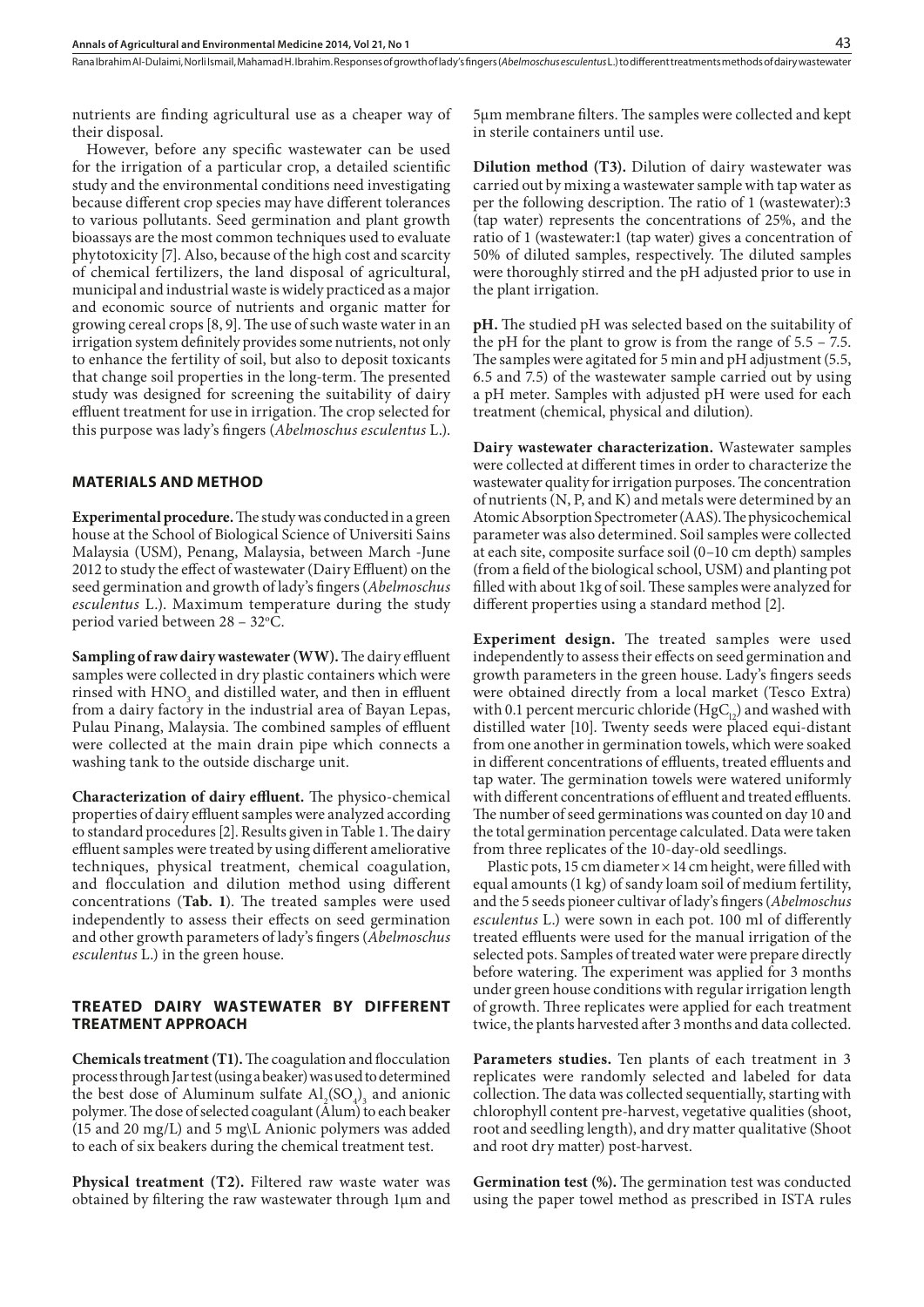[11], by providing the optimum conditions for each test of the crop. The daily germination counts were made on normal seedlings and total germination calculated and expressed as a percentage:

$$
^{\ast }\mathrm{GT}=[\mathrm{N}_{\mathrm{T}}\times 100]\setminus \mathrm{N}%
$$

\*Where:

 $N_T$ = Number of seedlings emerging on the day and N= Day after planting.

**Chlorophyll content. mg\g FW** (Fresh Weight). **C**hlorophyll content was estimated by extracting fresh leaves with 80% acetone, and after centrifugation at 8,000 rpm for 20min, measuring the colour intensity of the extract at (645 and 663) nm wave lengths by spectrophotometer (Spectra scan UV 2700). The method of [11] was used to calculate the chlorophyll a and chlorophyll b contents:

\*Total chlorophyll = 
$$
20.2 \times D_{(645)} + 8.02 \times D_{(663)}
$$
  
(V/W×1000)×100

\*Where:

 $D_{(663)}$  = Reading the optical absorption of wavelength 663 nm  $D_{(645)}$  = Reading the optical absorption of wavelength 645 nm V= Volume 20 ml  $W = weight 1 g$ 

**Vegetative qualities.** The plants post-harvest after 2 hours of irrigation were washed to remove the dust and plankton vegetative qualities determination following the methods below:

**Shoot length.** The shoot length was measured at the area of contact between the stem and root; mean shoot length was expressed in centimeters using a measuring tape (cm).

**Root length.** Shoot length measurement was also used for the measurement of root length. This was measured from the tip of the primary root to the base; mean root length was expressed in centimeters using a measuring tape (cm).

**Seedling lengths.** By adding the shoot and root lengths of already selected normal seedlings the seedling length

**Table 1.** Physico-chemical properties of treated Dairy Effluent (WW)

was calculated and expressed as mean seedling length in centimeters (cm) using a measuring tape (cm).

**Dry matter qualitative.** The plants used for measuring the vegetative qualities were kept in paper bags vinaigrette after separation of the shoots and roots. The sample was dried in an oven at 40°C for 2 days. Dry matter qualitative determination was made following the methods below:

**Shoot dry matter (%).** Dried shoot weight was noted by using a normal balance and by the following formula [12] for final weight determination:

Shoot Dry matter = Shoot dry weight/ fresh weight  $\times$  100.

**Root dry matter (%).** The root dry matter weight was determined through the formula below by Dalaly and Al-Hakim (1987):

Root dry matter = Root dry weight\ fresh weight  $\times$  100.

**Statistical Analysis.** The experimental data was subjected to analysis of variance (ANOVA). Significant differences between values were determined using Duncan's Multiple Range test (P < 0.05) following ANOVA. Statistical analyses were performed using SPSS (SPSS version 19, Chicago, USA, 2012).

#### **RESULTS**

**Water characteristics.** The physico-chemical properties of dairy effluent are given in Table 1. The effluent was milky white in colour, turbid with oil, and had a stringent, unpleasant smell. In general, the quality of all 3 treatments (T1, T2 and T3) came within permissible limits for irrigation water as per the Quality Standards Table (1), with Superiority significantly for chemical treatment on of the rest treatments (T1 and T2) except tap water (control) that was different than other treatments with respect to all measured parameters. Chemical treatment (T1) was better per all water properties, and showed significant reduction in TDS and BOD compared

| Parameters |      | *Standard | Raw dairy w\w | Dilution          |                   | Physical treatment |                   | Chemical treatment    |                                                          |  |
|------------|------|-----------|---------------|-------------------|-------------------|--------------------|-------------------|-----------------------|----------------------------------------------------------|--|
|            | Unit |           |               | 25%               | 50%               | $"1 \mu m$         | $5 \mu m$         | Al, $(SOn)$ , 15 mg\L | $\mathsf{AI}, \mathsf{SO}, 20 \,\mathsf{mg}\backslash L$ |  |
|            |      |           |               | Values            |                   |                    |                   |                       |                                                          |  |
| pH         |      | $5 - 9$   | 8.570         | $5.5 - 6.5 - 7.5$ | $5.5 - 6.5 - 7.5$ | $5.5 - 6.5 - 7.5$  | $5.5 - 6.5 - 7.5$ | $5.5 - 6.5 - 7.5$     | $5.5 - 6.5 - 7.5$                                        |  |
| <b>BOD</b> | mqL  | 12        | 213.490       | 43.000            | 100.000           | 140.000            | 145.000           | 20.000                | 15.000                                                   |  |
| COD        | mqL  | 100       | 505.000       | 121.000           | 200.000           | 470.000            | 491.000           | 80.000                | 71.000                                                   |  |
| <b>TDS</b> | mqL  | 4000      | 715.760       | 203.000           | 400,000           | 710.000            | 713.000           | 307.000               | 256.000                                                  |  |
| <b>TSS</b> | mqL  | 400       | 444.980       | 250.000           | 350.000           | 123.000            | 205.000           | 119.000               | 103.000                                                  |  |
| N          | mqL  | 25        | 7.800         | 2.632             | 3.213             | 7.100              | 7.534             | 2.978                 | 1.231                                                    |  |
| P          | mqL  | 10        | 11.000        | 7.498             | 9.854             | 10.565             | 10.590            | 4.303                 | 3.561                                                    |  |
| Κ          | mqL  | 20        | 20.000        | 7.981             | 11.701            | 19.122             | 19.402            | 6.530                 | 4.602                                                    |  |
| Ca         | mqL  | < 400     | 83.000        | 21.874            | 45.798            | 82.290             | 82.780            | 51.000                | 47.132                                                   |  |
| Mg         | mqL  | < 60      | 30.000        | 9.4789            | 17.900            | 29.010             | 29.430            | 12.200                | 9.331                                                    |  |
| CI         | mqL  | < 350     | 48.000        | 29.712            | 30.000            | 48.000             | 48,000            | 35.000                | 35.000                                                   |  |

\* Standard [26, 27]

Note: \*\* membrane size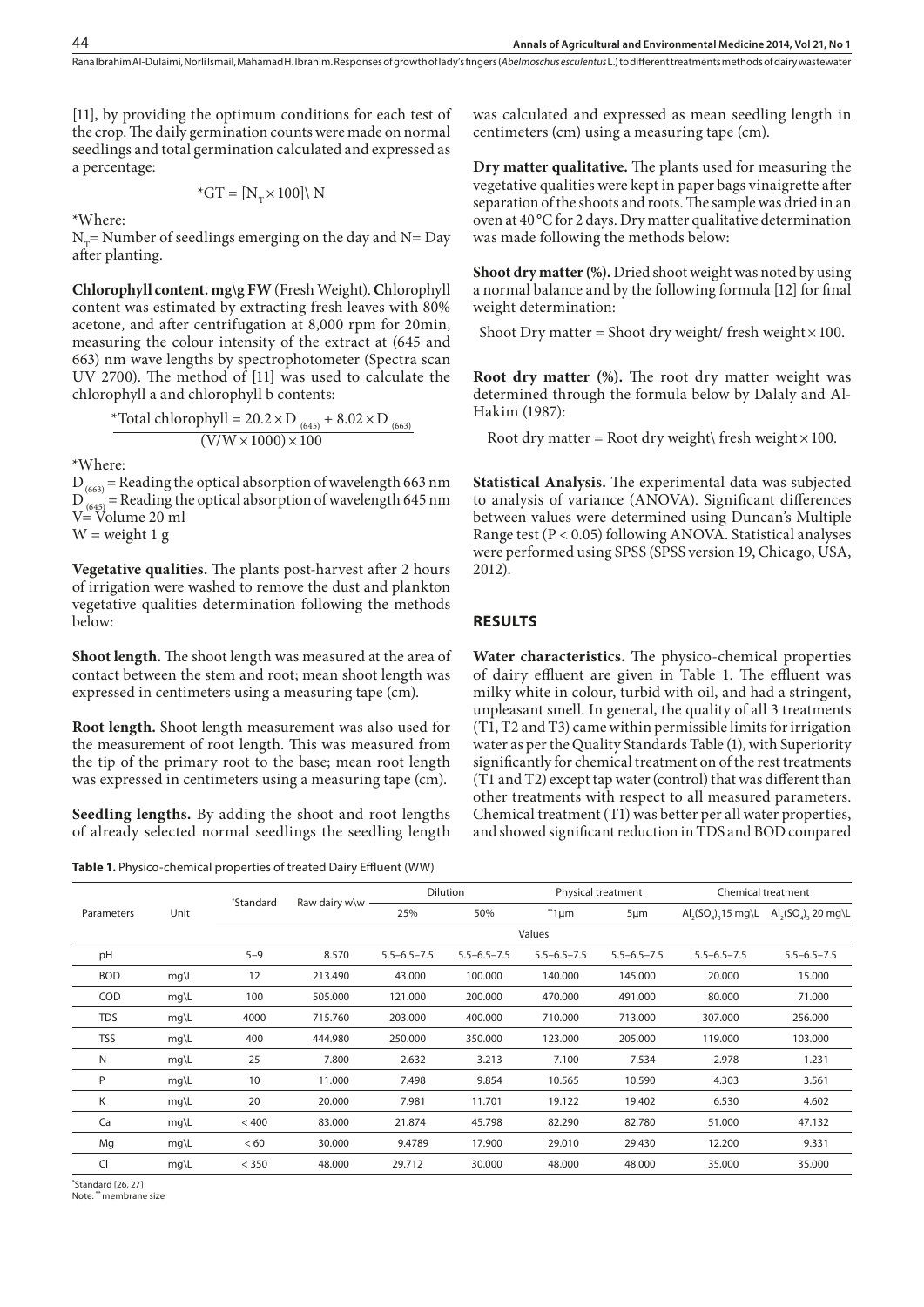## **Table 2.** Effect of wastewater chemically treated with Al<sub>2</sub>(SO<sub>4</sub>)<sub>3</sub> Mg/l at different pH on plant growth characteristics analyzed by average ANOVA

|                                       | Germination        |                             | Seedling growth (cm) |                    | Shoot dry matter   | Root dry matter      | Chlorophyll          |
|---------------------------------------|--------------------|-----------------------------|----------------------|--------------------|--------------------|----------------------|----------------------|
| <b>Treatments</b>                     | $\%$               | Shoot length<br>Root length |                      | Seedling length    | (%)                | (9/6)                | content. mg/g fw     |
| TW [Tap water)                        | 90.00 $a$          | 38.00 <sup>i</sup>          | 11.60 <sup>e</sup>   | 49.93              | 43.75 <sup>h</sup> | 10.294 <sup>e</sup>  | 2.761 b <sup>c</sup> |
| WW (raw)                              | 30.00 $f$          | 23.30 <sup>h</sup>          | 7.30 <sup>6</sup>    | 30.60 $h$          | 29.14              | $6.190$ <sup>f</sup> | 1.109 <sup>d</sup>   |
| TC1-Al, $(SO4)$ , 20 mg/ L - pH 5.5   | 80.00C             | 60.50 $C$                   | 21.70 <sup>c</sup>   | 82.20 <sup>d</sup> | 60.80 $°$          | 12.40 <sup>d</sup>   | 2.949 ab             |
| TC2 - Al, $(SO4)$ , 20 mg/ L - PH 6.5 | 85.00 <sup>b</sup> | 70.80 <sup>a</sup>          | 28.60 <sup>a</sup>   | 99.40 <sup>a</sup> | 65.36a             | 15.86 <sup>a</sup>   | $3.543$ <sup>a</sup> |
| $TC3 - Al2(SO4)$ , 20 mg/ L – pH 7.5  | 80.00C             | 68.00 <sup>b</sup>          | 25.80 <sup>b</sup>   | 93.80 $b$          | 62.50 <sup>b</sup> | 14.25 <sup>b</sup>   | 3.00 <sup>ab</sup>   |
| $TC4 - Al2(SO4), 15 mg/L - pH 5.5$    | 70.00 <sup>e</sup> | 53.00 <sup>f</sup>          | 20.00 <sup>d</sup>   | 73.00 <sup>f</sup> | 50.56 $f$          | 11.53 <sup>e</sup>   | 2.13 <sup>c</sup>    |
| $TC5 - Al2(SO4)$ , 15 mg/ L – PH 6.5  | 75.00 <sup>d</sup> | 58.30 <sup>d</sup>          | 25.50 <sup>b</sup>   | 83.80 <sup>c</sup> | 55.76 <sup>d</sup> | 14.566 <sup>b</sup>  | 2.598 bc             |
| $TC6 - Al2(SO4)$ , 15 mg/ L – pH 7.5  | 70.00 <sup>e</sup> | 55.00 <sup>e</sup>          | 21.50 <sup>c</sup>   | 76.50 <sup>e</sup> | 52.23 <sup>e</sup> | 12.796 c             | 2.254c               |
|                                       |                    |                             |                      |                    |                    |                      |                      |

\* Similar characters in the same column indicate non-significant and different characters in the same column indicate non-significant (ANOVA P<0.05)

#### Table 3. Effect of wastewater physically treated (membrane size /mµ) at different pH on plant growth characteristic analyzed by average ANOVA

|                        | Germination<br>$\%$ | Seedling growth(cm) |                    |                      |                      |                     | Chlorophyll         |
|------------------------|---------------------|---------------------|--------------------|----------------------|----------------------|---------------------|---------------------|
| Treatments             |                     | Shoot length        | Root length        | Seedling length      | Shoot dry matter (%) | Root dry matter (%) | content. mg\g fw    |
| TW Tap water (control) | 90.00 $^{\circ}$    | 38.0 <sup>a</sup>   | 11.60 <sup>a</sup> | 49.60 $a$            | 43.75 <sup>a</sup>   | 10.29 <sup>a</sup>  | 2.76 <sup>a</sup>   |
| WW Wastewater (crud)   | 30.00 <sup>e</sup>  | 23.30h              | 6.30 <sup>e</sup>  | 29.60 <sup>h</sup>   | 29.14 $e$            | 6.19 <sup>ed</sup>  | $1.10^{1}$          |
| T2F1 1um- pH 5.5       | 65.00 <sup>c</sup>  | 28.10 <sup>d</sup>  | $8.00$ dc          | 36.10 $e$            | 32.00 <sup>d</sup>   | 6.85c               | 1.36 <sup>e</sup>   |
| T2F2 1um- pH 6.5       | 70.00 <sup>b</sup>  | 31.50 <sup>b</sup>  | 9.23 <sup>b</sup>  | 40.73 $b$            | 35.12 <sup>b</sup>   | 8.00 <sup>b</sup>   | 1.85 <sup>b</sup>   |
| T2F3 1um- pH 7.5       | 65.00 $C$           | 29.73 <sup>c</sup>  | $8.73$ bc          | 38.46 <sup>c</sup>   | 33.33 <sup>c</sup>   | 7.23 <sup>c</sup>   | 1.55 <sup>c</sup>   |
| T2F4 5um- pH 5.5       | 60.00 <sup>b</sup>  | 25.40 <sup>6</sup>  | 6.75e              | $32.15$ <sup>f</sup> | 31.06 <sup>d</sup>   | 6.48 <sup>d</sup>   | 1.21 <sup>h</sup>   |
| T2F5 5um- pH 6.5       | 65.00 $C$           | 29.00 c             | 7.76 <sup>d</sup>  | 36.76 <sup>e</sup>   | 33.00 <sup>c</sup>   | 6.96c               | 1.43 <sup>d</sup>   |
| T 2 F6 5um- pH 7.5     | 60.00 <sup>b</sup>  | 26.73 <sup>e</sup>  | 6.88e              | 33.03 $f$            | 31.60 <sup>d</sup>   | 6.53c               | $1.26$ <sup>f</sup> |
|                        |                     |                     |                    |                      |                      |                     |                     |

\* Similar characters in the same column indicate non-significant and different characters in the same column indicate non-significant (ANOVA P<0.05).

| <b>Table 4.</b> Effect of the use of dilution treatment (%) at different pH on plant growth characteristics analyzed by average ANOVA |  |  |
|---------------------------------------------------------------------------------------------------------------------------------------|--|--|
|---------------------------------------------------------------------------------------------------------------------------------------|--|--|

| <b>Treatments</b>      |                    | Seedling growth(cm) |                    |                    |                      |                     | Chlorophyll       |
|------------------------|--------------------|---------------------|--------------------|--------------------|----------------------|---------------------|-------------------|
|                        | Germination %      | Shoot length        | Root length        | Seedling length    | Shoot dry matter (%) | Root dry matter (%) | content. mg\g fw  |
| Tap water (control)    | 90.00a             | 38.00 <sup>f</sup>  | 11.60 <sup>f</sup> | 49.93f             | 43.75 <sup>e</sup>   | 9.62 <sup>e</sup>   | 2.76c             |
| Wastewater (crud)      | 30.00 <sup>f</sup> | 23.30h              | 7.30h              | 30.60h             | 29.14h               | 6.199               | 1.10 <sup>f</sup> |
| $TCO1 - 25% - pH 5.5$  | 80.00C             | 48.50 <sup>c</sup>  | 14.20 <sup>c</sup> | $62.70$ $\circ$    | 50.11 $\epsilon$     | 11.36 <sup>c</sup>  | 2.96 <sup>b</sup> |
| $TCO2 - 25% - pH 6.5$  | 85.00 <sup>b</sup> | 52.70 <sup>a</sup>  | 18.60 <sup>a</sup> | 71.30 <sup>a</sup> | 61.50 <sup>a</sup>   | 13.30 <sup>a</sup>  | 3.55 <sup>a</sup> |
| $TCO3 - 25% - pH 7.5$  | 80.00C             | 50.50 $b$           | 16.30 <sup>b</sup> | 67.46 <sup>b</sup> | 54.62 <sup>b</sup>   | 12.34 <sup>b</sup>  | 3.09 <sup>b</sup> |
| $TCO4 - 50\% - pH 5.5$ | 70.00 <sup>e</sup> | 34.10 <sup>9</sup>  | 10.00 <sup>9</sup> | 44.10 9            | 38.00 <sup>9</sup>   | 8.32 <sup>f</sup>   | 1.89 <sup>e</sup> |
| $TCO5 - 50\% - pH 6.5$ | 75.00 <sup>d</sup> | 42.50 <sup>d</sup>  | 14.10 <sup>d</sup> | 56.60 <sup>d</sup> | 47.80 <sup>d</sup>   | 10.76 <sup>d</sup>  | 2.75c             |
| $TCO6 - 50\% - pH 7.5$ | 70.00 <sup>e</sup> | 39.00 <sup>e</sup>  | 12.40 <sup>e</sup> | 51.40 <sup>e</sup> | 41.40 $f$            | $8.67$ <sup>f</sup> | 2.42 <sup>d</sup> |

\* Similar characters in the same column indicate non-significant and different characters in the same column show non-significant (ANOVA P<0.05)

with those untreated (Tab. 1). Also, on an average basis, there was an improvement in pH, while nutrient concentrations and heavy metals content were below the irrigation standards [3].

**Effect of the chemical treatments (T1).** The treated dairy effluent samples showed favourable effects on seed germination and other growth parameters of lady's fingers (*Abelmoschus esculentus* L.) compare with crude dairy effluent (untreated) and tap water. The result (**Tab. 1**) showed the presence of statistically significant differences in the percentage (%) of seed germinations, seedling growth (cm) and dry matter production, depending on the dose used and the pH value. The maximum promoting effect was recorded in the treatment [TC2  $\left(\text{Al}_2\left(\text{SO}_4\right)_3\right)$  20 mg/ L – PH 6.5)], which gave the highest averages for all characteristics under study. There then followed treatment [TC3  $\left(\text{Al}_2\left(\text{SO}_4\right)_3\right)$  20 mg/L – PH 7.5)] which improved plant growth generally. (**Tab. 1, Fig. 1, 2, 3, 4, 5, 6 and 7**). Other chemical treatments showed little statistical significance when compared with water, but outperformed the untreated raw water that showed an inhibitory effect on plant growth.

**Physical treatments T2.** The results showed statistically significant differences between treated wastewater water and untreated water (raw dairy wastewater) effect on the plant growth at green house. Table 3 and Fig. 1, 2, 3, 4, 5, 6 and 7 but did not reach to significant limits to compare with tap water, which outperform on all transactions.

All the treatments improved growth properties in the plants, compared with crude wastewater. The maximum promoting effect was recorded at control; also, a membrane of 1 µm / pH.6.5 (TF2) significantly outperformed all other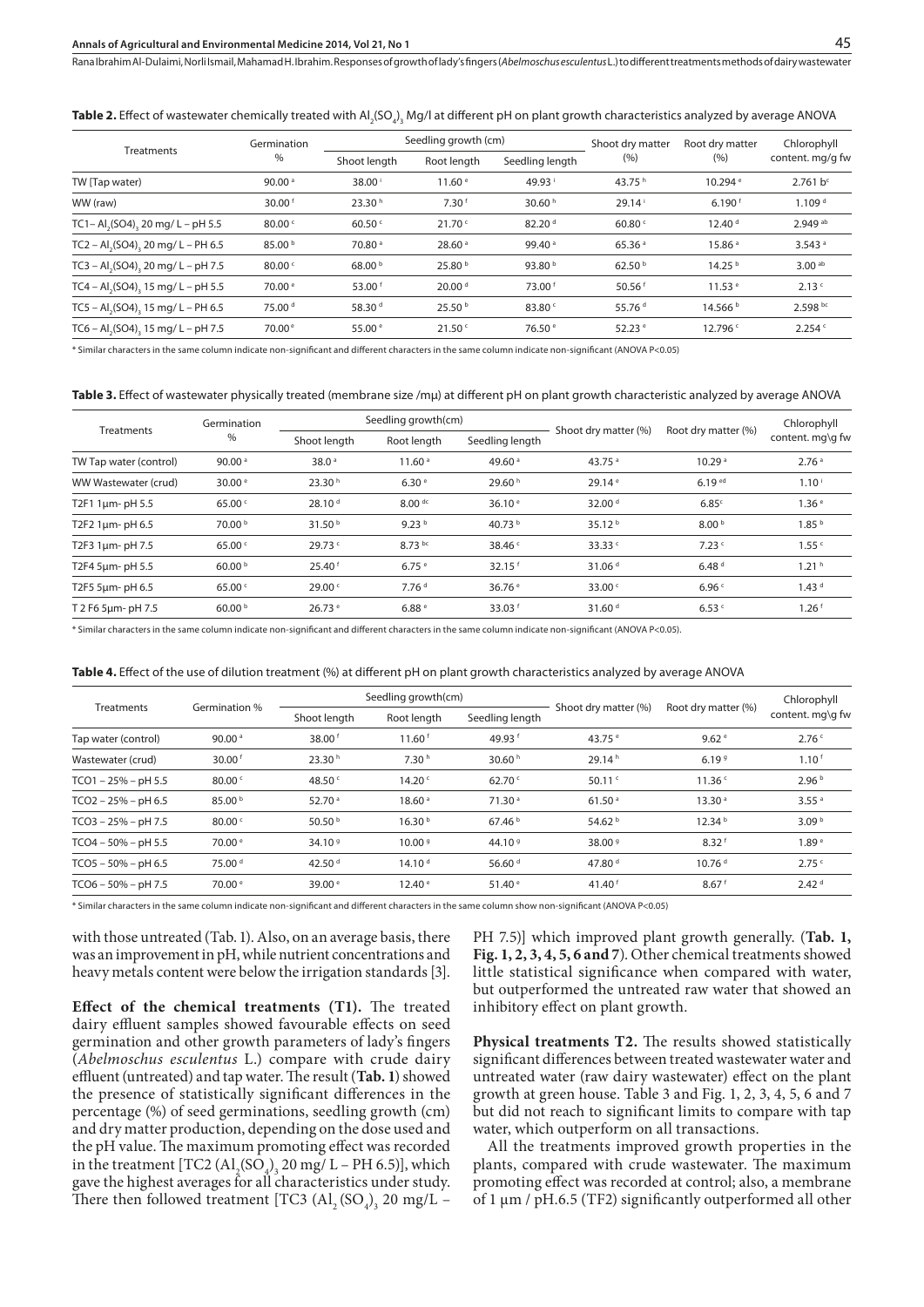

**Figure 1.** Effect of types of treatment (chemicals, concentrations and physicals) on germination (%) seeds lady's fingers *(Abelmoschus esculentus* L.)



**Figure 2.** Effect of types of treatment (chemicals, concentrations and physicals) on shoot length (cm) seeds of lady's fingers (*Abelmoschus esculentus* L.)



**Figure 3.** Effect of types of treatment (chemicals, concentrations and physicals) on root length (cm) seeds *Abelmoschus esculentus* L. (Ladyfinger)



**Figure 4.** Effect of types of treatment (chemicals, concentrations and physicals) on seedling length (cm) seeds on lady's fingers (*Abelmoschus esculentus* L.)



**Figure 5.** Effect of types of treatment (chemicals, concentrations and physicals) on shoot dry matter (%) seeds *Abelmoschus esculentus* L. (Ladyfinger)



**Figure 6.** Effect of types of treatment (chemicals, concentrations and physicals) on root dry matter (%) seeds on lady's fingers (*Abelmoschus esculentus* L.)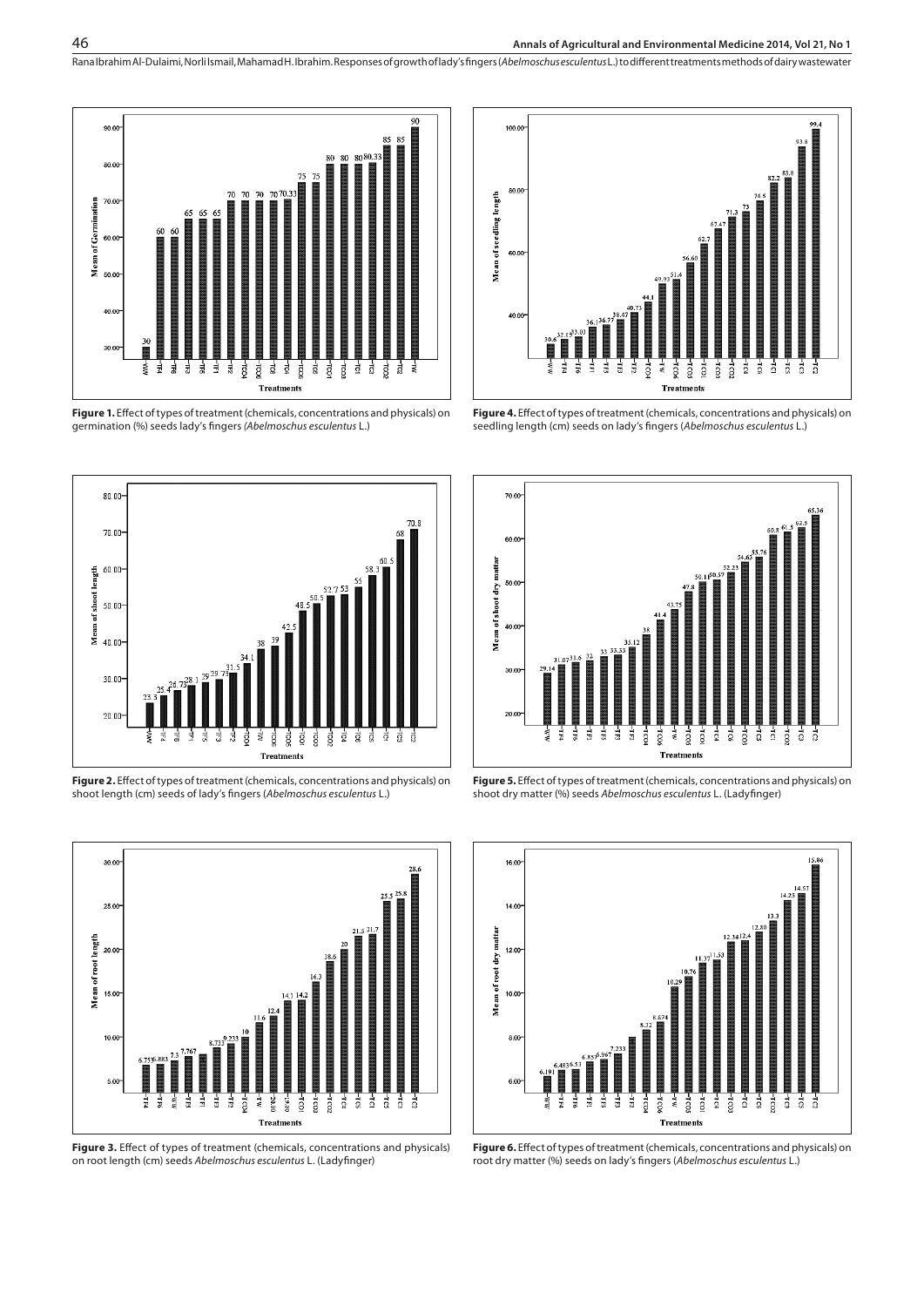

**Figure 7.** Effect of types of treatment (chemicals, concentrations and physicals) on chlorophyll in green leaves (mg/g fw) seeds on lady's fingers (*Abelmoschus esculentus* L.) (Ladyfinger)

treatments and gave higher average values for all characters under study. There was also an increase in the mean of the averages result the membrane of 1  $\mu$ m – pH 7.5 and 5  $\mu$ m with 6.5 pH (TF3 and TF5). Maximum favourable effects were also observed in other treatments that ranged from average to moderate in terms of impact.

**Dilution method T3.** Seedling growth and dry matter production in lady's fingers (*Abelmoschus esculentus* L.) are shown in Table 4, and seed germination in Fig. 1, 2, 3, 4, 5, 6 and 7. Seedling growth and dry matter production significantly differed with different concentrations and pH values of dairy effluent. The maximum promoting effect was recorded at control and TCO2 (25% –6.5) and TC3 (25% –7.5) (Tab. 4) and a concentration of 50% showed less impact in improving the qualities. All the treatments using concentrations showed an improvement on tap water, while wastewater had a negative impact on the plants. In general, the germination (%) and seedling growth decreased with increase in concentration of the dairy effluent. Germination percentage and seedling growth were inhibited at 100% concentration (Fig 1, 2, 3, 4, 5, 6 and 7).

#### **DISCUSSION**

Phytoremediation is an eco-friendly method by which wastewater can be treated to reduce various contaminants which would otherwise be carried into the environment. Different ameliorative techniques improved the quality of effluent by reducing the amount of pollutants present in it, and effectively reduced colour, odour, pH, suspended solids and oxygen demanding waste present in the effluent [10, 15].

Generally, in the presented study, chemical treatment improved the water properties for seed germination and plant growth. These results are consistent with those obtained in [16] where organic impurities removal from the contaminated wastewater of a dairy plant was achieved by coagulation with Aluminum chloride at pH 2–12.

The treated dairy effluent samples using (potassium alum) at different concentrations  $[(5-25 \text{ Mg/H}) \text{ Al}_2(\text{SO}_4)_3]$  showed favourable effects on seed germination and other growth

parameters of Maize at 20 Mg/l; the seed germination, seedling growth and dry matter production significantly differed with different treatments which might be due to presence of fewer toxic chemicals in the treated effluent, and the inhibitory effects of raw effluent might be due to the presence of a high level of toxic substances [5, 15]

Also, the results (Tab. 1 and 2) are consistent with study [17] which found that the treatment of dairy wastewater by coagulation-decantation with iron chloride (FeCl<sub>3</sub>.6 H<sub>2</sub>O), aluminum sulfate  $\left( \text{Al}_2\left( \text{SO}_4 \right)_3$ . 18 H<sub>2</sub>O), and calcium hydroxide  $(Ca (OH)<sub>2</sub>)$  removed 40% of organic matter and nitrogen content, and improved the treated water.

The germination, seedling growth and dry matter production of lady's fingers (*Abelmoschus esculentus* L.) significantly differed with different treatments using a physical treatment (Fig. 1). The maximum promoting effect was recorded with sand filtrate treatment at 30 minutes [15]. The maximum promoting effect observed in the treated samples might be due to a reduction of pollutants in the filters. Germination percentage, seedling growth and dry matter production were inhibited in raw spent wash. This might be due to osmotic pressure caused by the high dose [10]. Osmotic pressure of the spent wash at higher concentrations of total salts making imbibitions.

The result in Table 4 and Fig 3 are in agreement with [18] which indicated that the length of the root system and number of lateral roots of Vigna radiata increased with low concentrations of effluent. Similar results have been reported by [19, 3], which may be related with the reduction in seedling (root & shoot) lengths with the elevated amounts of total dissolved solids at higher concentrations. This could also be related to the fact that some of the nutrients present in the effluents are essentials, but at high concentrations they become hazardous.

The study of [21] also showed that textile effluents were not inhibitory at low concentrations, but with the increase in concentration, the growth of seedlings was affected. In [22] it was found that tannery effluents caused a reduction in germination and growth of sunflower parameters, together with other parameters, such as chlorophyll content, protein and carbohydrate content, etc.

The effect of fertilizer factory effluents with lower concentrations of effluents promotes seed germination, seedling growth and chlorophyll content, whereas higher doses of effluents inhibited them [23, 15, 24].

The enhancement of chlorophyll could be due to high nutrient uptake, synthesis and translocation, probably facilitated by optimum availability of some of the beneficiary plant nutrients and also due to a reduction in phenol compounds due to the dilution effect. While, decrease at raw effluent (100%) [5, 10, 25].

#### **CONCLUSIONS**

The physico-chemical analysis of dairy wastewater revealed that it is highly polluted and its quality can be improved by various method of wastewater treatment by recycling and reusing it for irrigation. *A. esculentus* (lady's fingers) was able to obtain its nutrient requirements from treated effluent which indicates a good establishment in enhancing the growth of plants. Chemical treatment using a dose of 20 mg/l  $\mathrm{Al}_2(\mathrm{SO}_4)$ <sub>3</sub> with 6.5 and 7.5 pH showed better results in terms